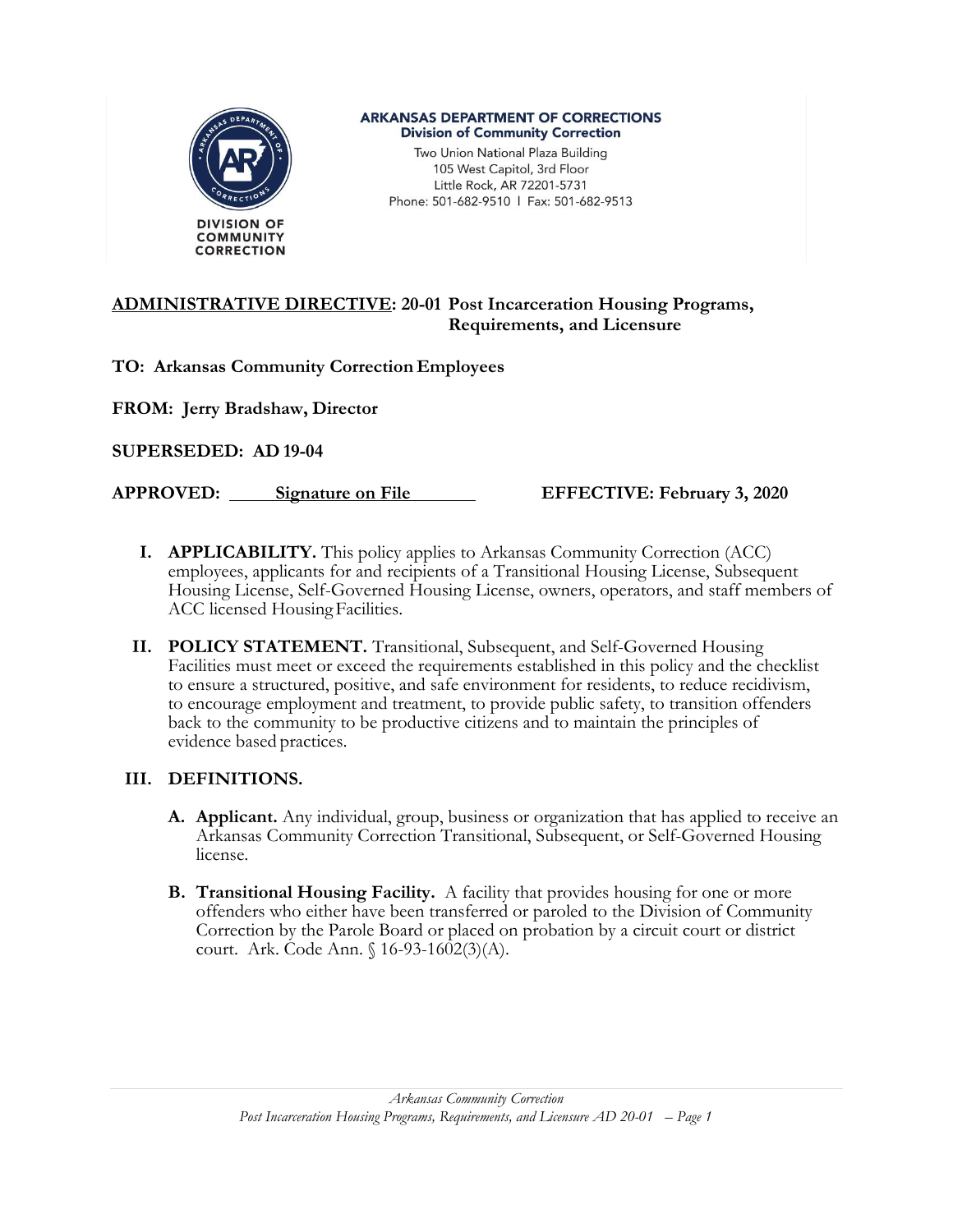- **C**. **Self-Governed Housing Facility**. A facility providing long-term housing and programming that address identified criminogenic and other needs for one or more residents placed on ACC community supervision. The facility must provide the time, peer support and structured living environment necessary for long-term recovery. The facility must have detailed procedures at the facility for operation by the residents. A resident's home or the home of a resident's family member will not be considered a Self-Governed Housing Facility for purposes of this directive.
- **D. Subsequent Housing Facility**. An ACC licensed facility providing affordable housing and programming for one or more residents following a minimum of 90 days in a licensed transitional or reentry facility. All subsequent housing facilities must be affiliated with a licensed Reentry or Transitional Housing facility, and they must be licensed by ACC as subsequent housing for offenders.
- **E. Licensing Authority.** ACC is the authority for licensing any type of Transitional Housing Facility. Facilities are licensed for one year with provisions for renewal as specified in this policy.
- **F. Housing Manager:** The ACC individual assigned to monitor Transitional, Reentry, Subsequent, and Self-Governed Housing Facilities, to serve as the liaison between the facility and ACC for compliance issues, and to supervise the billing process.
- **G. Vendor.** A Transitional Housing Facility that has obtained a contract with ACC by responding to the Request for Qualifications. Approved vendors may bill ACC for limited reimbursement for housing certain residents on parole as stated in the contract. ACC does not pay for the housing of probationers.

## **IV. HOUSING FACILITY LICENSE REQUIRED**

Arkansas Code section 16-93-1605and related sections require facility operators to have a housing facility license from ACC in order to house any criminal offender transferred, paroled, or placed on probation through the Arkansas criminal justice system. The law states that an offender "shall not be sent via court order to a transitional housing facility that is not properly licensed by the department," and provides for civil penalties of up to \$500 per day for operation of a transitional housing facility without a valid license.

ACC staff aware of an unlicensed facility being operated in Arkansas must bring thisto the attention of the Housing Manager. Members of the public may bring unlicensed facilities to the attention of any ACC staff member who will, in turn, notify the Housing Manager. The Housing Manager will report claims of an unlicensed facility to the Assistant Director of Reentry who will ensure investigation.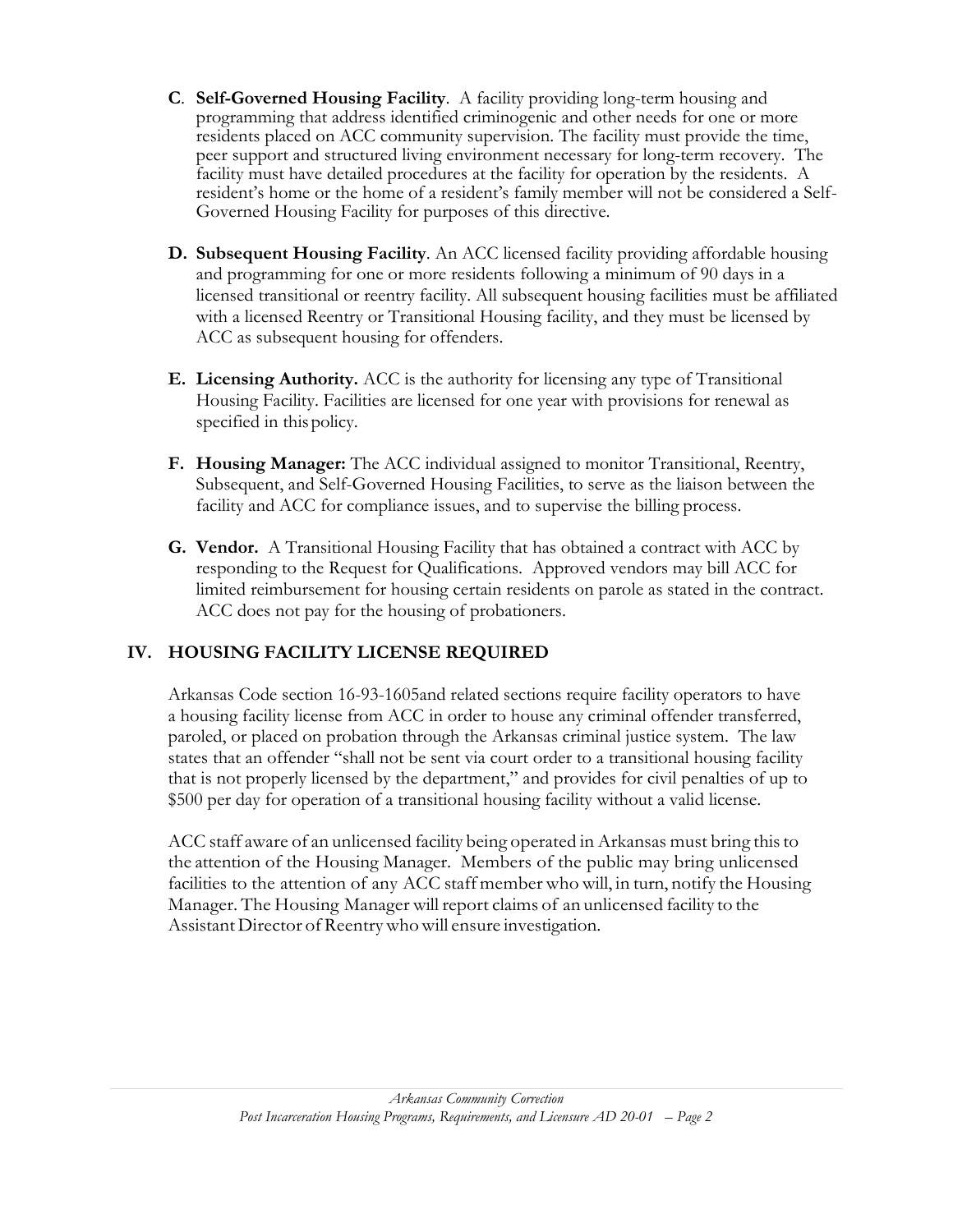## **V. PROCEDURES FOR TRANSITIONAL HOUSING LICENSURE.**

- **A. Application**. Applicants may contact the ACC Housing Manager for a Housing Facility license packet or download the application packet from the ACC public website (dcc.arkansas.gov). Applications, documents, and fees submitted for licensure consideration will not be returned. The completed application packet and any required fees should be sent to the Housing Manager at the Central Office of ACC. Initial Transitional Housing License application fee is \$250.00, Annual Renewal fee is \$100.00. Should a proposed facility fail to be licensed the fee will not be returned. No fee will be assessed for the licensing of a Subsequent Housing Facility.
- **B**. For initial licensure or a proposed new location, the applicant must comply with the public hearing requirements of Arkansas Code, section 12-25-101, which states:
	- 1. No community-based residential facility housing juveniles or adults adjudicated or convicted of any sexual or violent offense or any other criminal offense that would constitute a Class C felony or higher shall be located or constructed within any municipality or county of thisstate until a public hearing is conducted in the municipality or county of the proposed location of the facility at least thirty (30) days prior to the contracting for the acquisition of any property on which to locate the proposed facility or any existing structure in which to locate the proposed facility by the owner, operator, or care provider of the proposed facility.
	- 2. All residents within one thousand (1,000) feet of the proposed location of the facility shall be notified by mail at least ten (10) days prior to the day of the meeting.
- **C**. To ensure compliance with Arkansas law, applicants must provide the following items to ACC:
	- 1. Copy of the notification letter prior to being mailed to residents informing them of the date and time ofthe meeting and the proposed purpose of the facility. The letter must include a return address and must be approved prior to mailing.
	- 2. List of all residents who were mailed the notificationletter.
	- 3. Notification of the date, time, and location of the public meeting. ACC staff must be present at the public meeting
	- 4. Copy of the sign-in sheet for those in attendance at the public meeting.
- **D**. The ACC Housing Manager will review the application packet for completion and conduct background checks on individuals submitted by the owner/operator as being staff and volunteers of the facility. Individuals currently on probation supervision with ACC cannot be employed in positions to remove or sanction another offender on supervision. Individuals currently on parole supervision with ACC cannot be employed in positions of authority over another offender on supervision.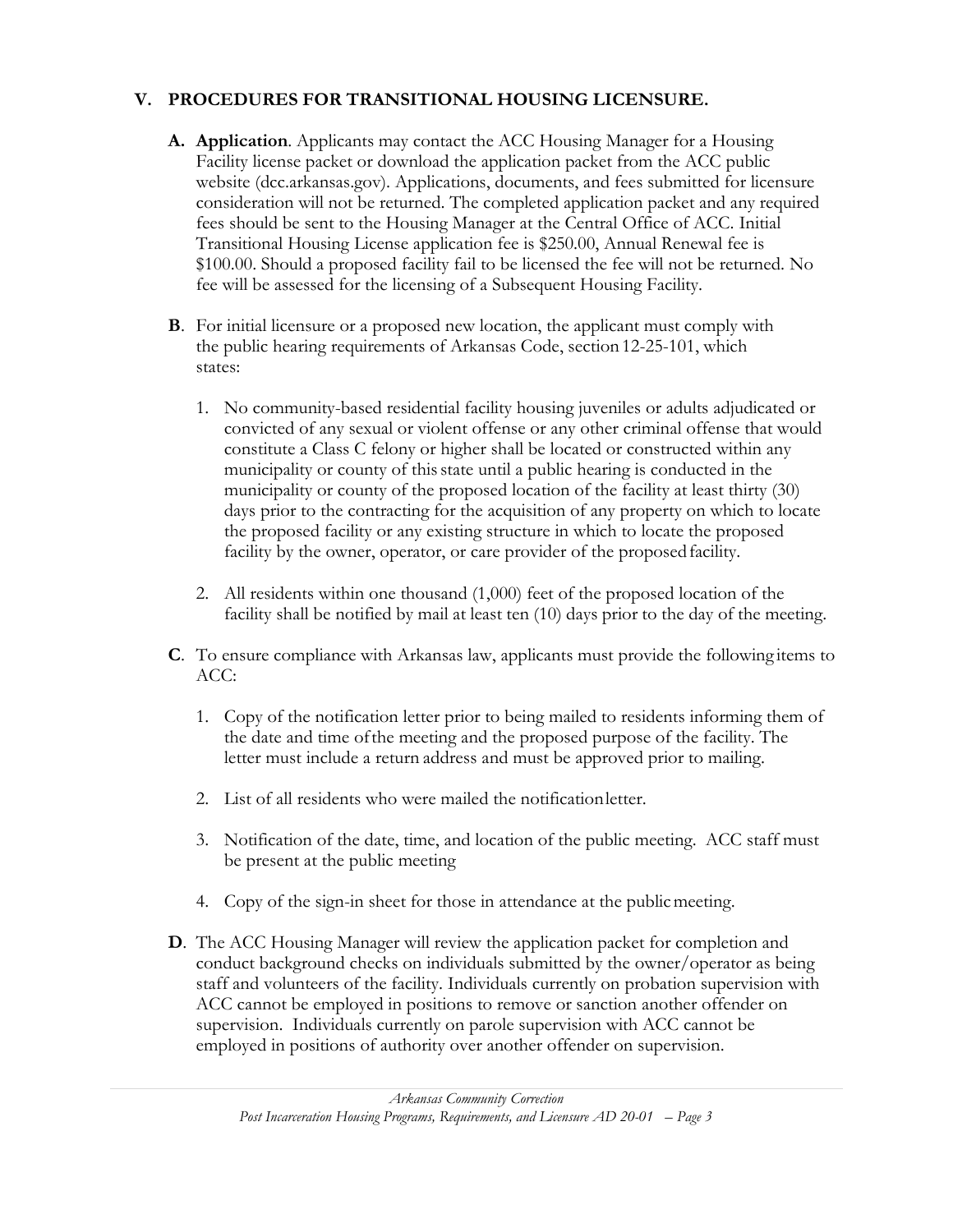- **E.** As part of the application process, ACC will require proof of financial stability of the facility which may include but not be limited to bank account records, tax returns, and business plans.
- **F**. Licenses will be issued only for the premises and persons specified in the application and are not transferable. Separate licenses are required for Transitional, Subsequent and Self-Governed Housing facilities maintained on separate premises, even though they are operated under the same management. The facility cannot admit any offenders under ACC supervision until the license to operate a Housing Facility has been issued.
- **G.** An Arkansas Transitional Housing Facility License will not be issued for a facility under the management, supervision, oversight or ownership of a person currently under a sentence or probation supervision for a felony offense or who has current, pending felony charges. Ex-offenders must provide proof of discharge of the felony sentence.
- **H.** When a license is renewed, it will be from the previous license expiration date, not any possible extended inspection date. A facility that wishes to renew its license must have all required paperwork and fees submitted to the Housing Manager no later than 30 days prior to the license's expiration and must show compliance with items on the attached checklist.
- **I.** The Housing Manager, for due cause, may recommend to the Assistant Director of Reentry that a facility license be suspended or revoked. The Assistant Director may assign ACC staff or another local, state, or federal agency to assist in a facility investigation. In the event of a recommendation for denial of an application or the suspension or revocation of license, the applicant may appeal the decision to the Director of the Division within 30 days of the written recommendation for denial/suspension/revocation. Applicants may appeal that decision in writing within 30 days of the decision to the Board of Corrections whose decision is final.

## **VI. RULES APPLICABLE TO ALL TRANSITIONAL HOUSING FACILITIES**

- **A.** All areas of the licensed facility and all records related to the care and protection of residents, including resident and employee records, must be open for inspection by ACC for the purpose of ensuring compliance with agency policy and local, state, and federal laws. ACC shall, at all reasonable times, have the right to enter the facility's work and living areas to for inspection.
- **B.** The facility must provide the names of those under ACC supervision that are residing at the facility to ACC staff when requested.
- **C.** Facility staff will honor ACC travel passes and must immediately report any violations of travel restrictions to the supervision officer. Facility staff may correspond with the parole/probation officer for recommendations to approve or deny a travel pass, but facility staff may not grant a travel pass.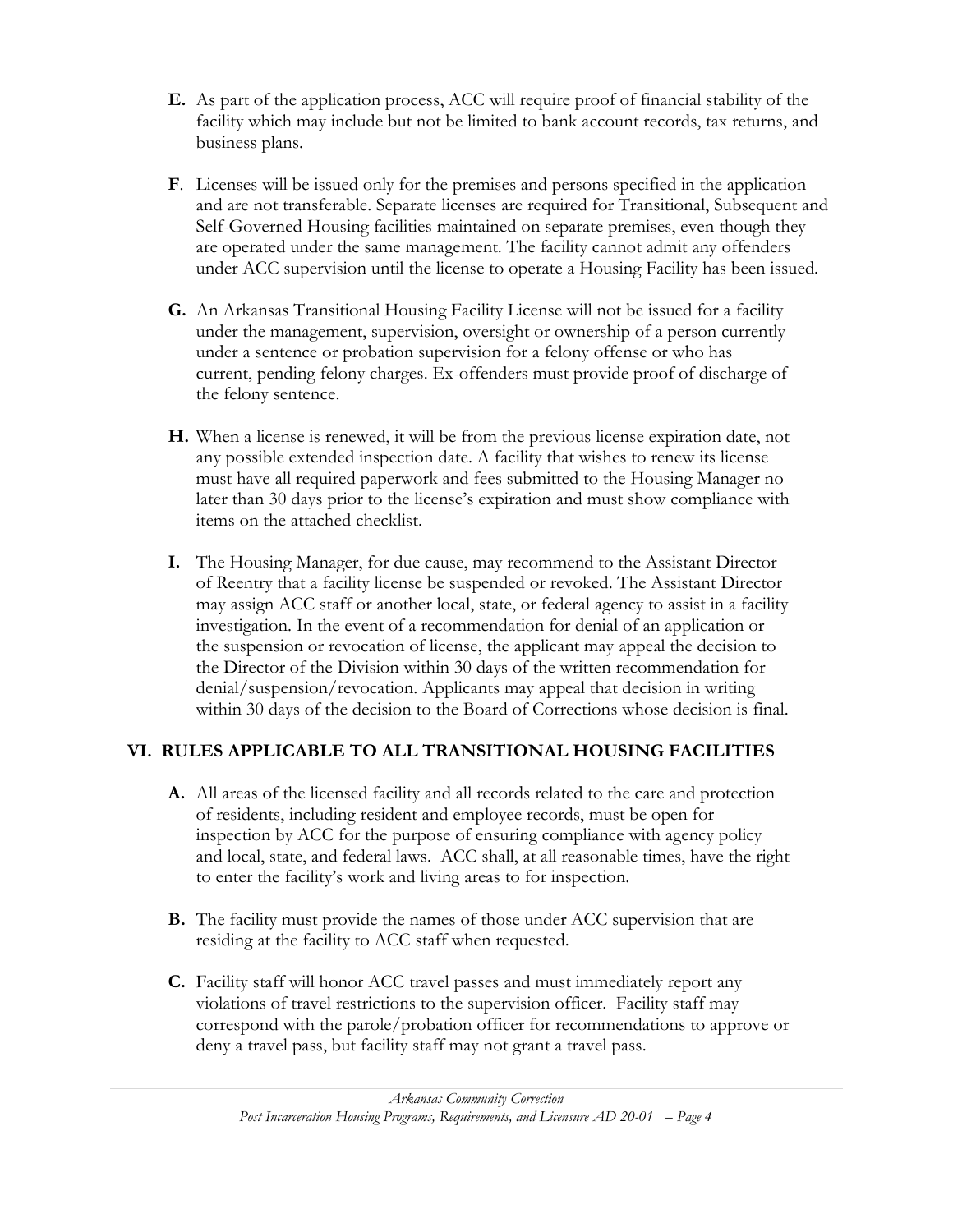- **D.** The facility must have a policy for admitting and discharging residents and must notify the supervision officer or the parole/probation office by phone or email of all admissions and discharges of individuals on supervision.
- **E.** The facility must notify local law enforcement and then the supervision officer or the parole/probation office immediately by phone and/or email of any resident's violent or threatening behavior and endangerment of others.
- **F.** Facility staff will notify the supervision officer or the parole/probation office by phone and/or email when a resident is absent for an unreasonable amount of time without permission, including when a resident is absent during facility count.
- **G.** The facility will notify the ACC Housing Manager of any new employees with information necessary to complete a criminal background check. Notification can be made via email to  $\arctan(\alpha)$ arkansas.gov.
- **H. Drug/Alcohol-Free Premises**. All housing facilities must be free of alcohol and illegal drugs. Facilities may enforce a tobacco policy; however, if allowed, designated smoking areas must be clearly identified.
- **I. Resident Income.** A facility may not withhold any portion of the income of a resident, regardless of the income source, to include Social Security, Disability, SSI, SNAP, or any other government or private income source. All resident income, in check or any other form will be the property of the resident. The facility may bill the resident for any authorized costs and the resident will pay the authorized cost from their funds. A receipt will be given to the resident for any and all payments.
- **J. Equal Opportunity**. Housing facilities' accommodations and services must be provided without regard to race, color, gender, religion, age, national origin, genetic information, disability or other biases prohibited by state or federal law.
- **K.** Housing facilities must comply with all applicable federal and state laws including but not limited to the Fair Housing Act, state and federal health and safety codes, the Fair Labor Standards Act, and the Arkansas Minimum Wage Act.
- **L.** Housing facilities must comply with any local zoning ordinances, local health and safety fire codes, including housing codes, fire codes, plumbing codes, and electrical codes, set by the jurisdiction or jurisdictions in which the transitional housing facility is located.
- **M.** Housing facilities must maintain a ratio of 50 square feet per resident, and 1 bathing and restroom facility per 12 residents.
- **N.** Facilities may be licensed to house male or female offenders, but not both in the same facility.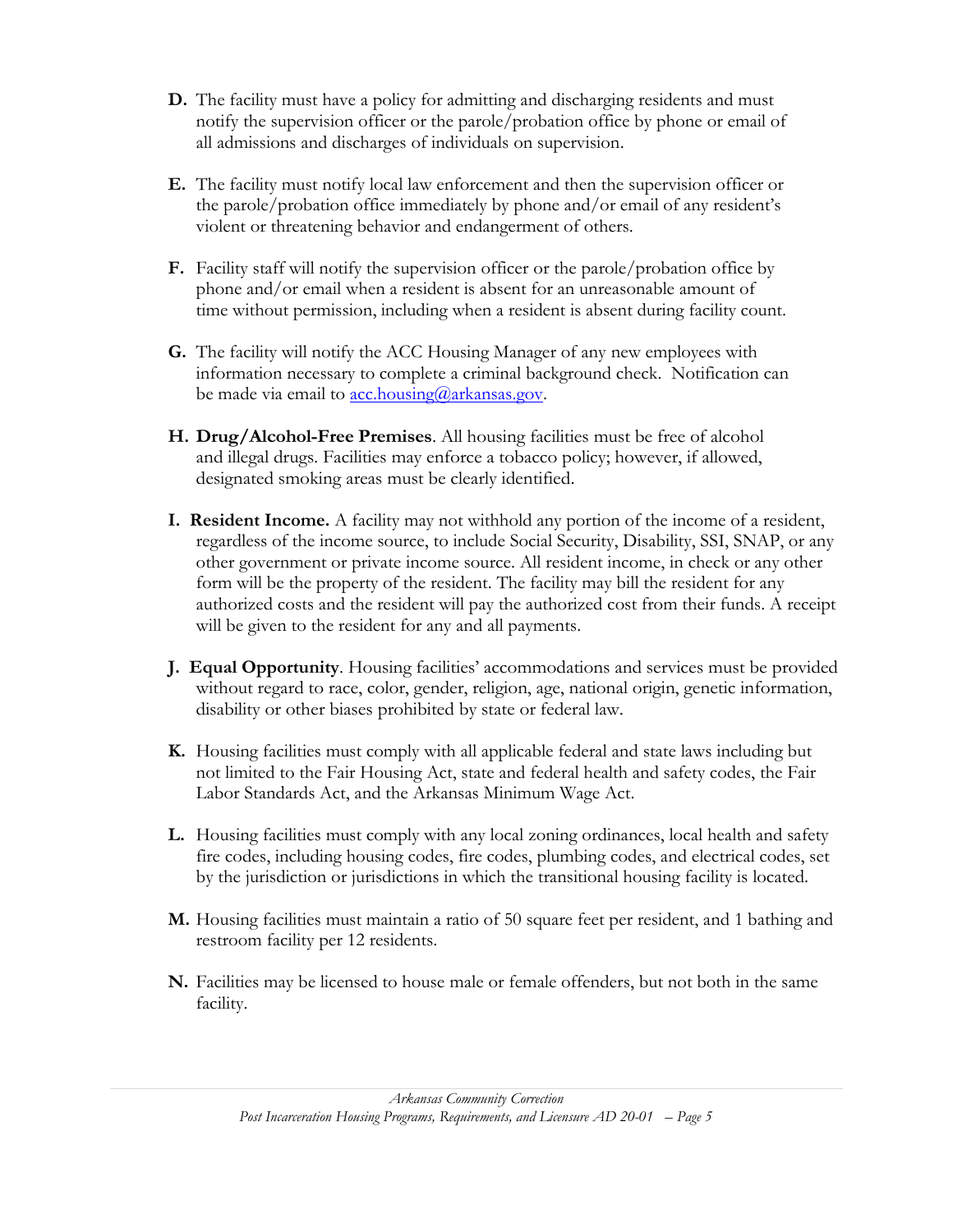- **O.** Housing facilities that are not vendors may charge offenders a reasonable amount for rent not to exceed \$125 per week inclusive of all utilities. Facilities that are being reimbursed for rent as an ACC vendor may only charge residents the rates set out in Section IX(H) and (I) below. Residents and their families may not be charged additional admission, filing, or entry fees for services, or fines for policy violations.
- **P.** Housing facilities must have trained staff (paid or volunteer) on premises to provide 24 hour supervision, 7 days a week and must post a staff schedule. Facilities must maintain a staff to offender ratio of no less than 1 to 25 at all times.
- **Q.** ACC may levy fines or other sanctions up to and including license suspension or revocation for failure to comply with this policy. ACC may also sanction housing facilities for repeat problems resulting in law enforcement involvement at the facility.
- **R.** Facilities that primarily house probationers will be limited in the number of parolees that may also reside in the facility by ACC.
- **S.** Facilities may not allow residents, staff, or visitors who are not law enforcement to carry weapons into the facility and will post signs at all entrances banning weapons except for law enforcement officials/officers.
- **T.** Facilities must ensure that all prescription medications (including all narcotics, psychotropic, and diabetic supplies including syringes, lancets and insulin) must be secured behind double locks. A log must be kept of all medicines dispensed.

## **VII. VENDOR APPLICATION AND REQUIREMENTS**

In addition to the rules in Section VI that are applicable to all licensed transitional housing facilities, vendors must agree to and abide by the additional requirements in this section.

- **A. Request for Qualifications.** After obtaining a license, the owner/operator may choose to obtain a contract by responding to the Arkansas Community Correction Request for Qualifications. When obtained, the facility may bill ACC for limited reimbursement for housing residents as stated in the contract. The Request for Qualifications is available from the ACC website, from the Housing Manager, and from the ACC Purchasing Department.
- **B.** Past Performance. In accordance with provisions of State Procurement Law, specifically OSP Rule R5:19-11-230(b) (1), a vendor's past performance with the state may be used to determine if the vendor is "responsible." Proposals submitted by vendors determined to be non-responsible shall be disqualified.
- **C. Resident Employment.** The vendor is required to aid the resident in seeking employment as outlined in this policy. The resident must be fully employed and maintain full time employment through the duration of their time at the housing facility.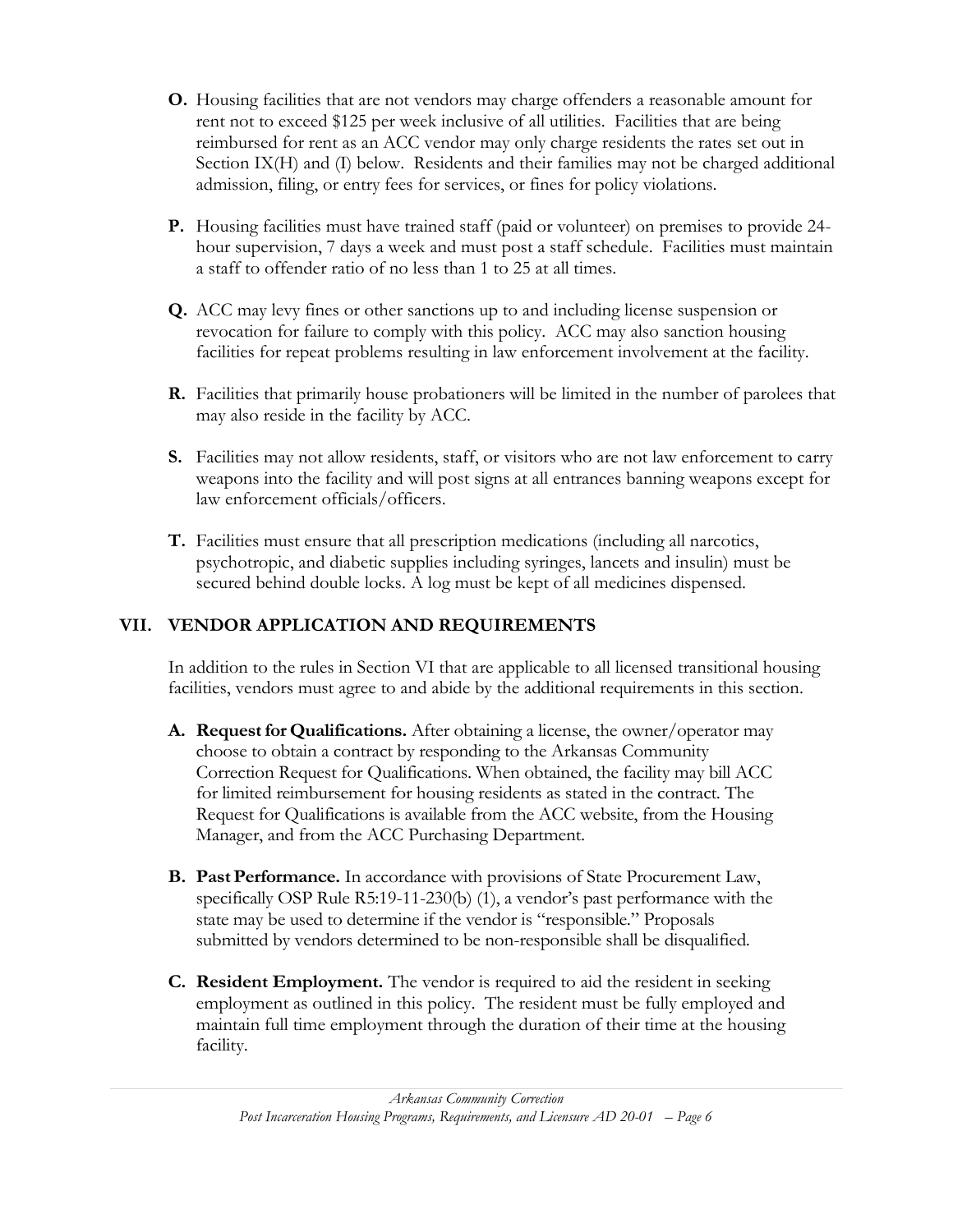Upon obtaining employment, the vendor must complete employment checks to verify the legitimacy and nature of the employment. The vendor must review residents' pay stubs to ensure each resident is earning at least minimum wage and having taxes withdrawn.

The vendor must not require or allow the resident to work without payment at any employment that pays less than Arkansas minimum wage, whether that employment is outside of the facility or for the facility. The resident may not "volunteer" to work without pay. The resident must not work to have their expenses from the vendor reduced. The resident must be paid in full and will in turn make payments to the vendor if owed. Employment and payment records for residents will be made available upon the request of ACC.

- **D.** Facility staff must notify ACC of any resident's positive drug/alcohol test results immediately by phone and email.
- **E.** Facilities must use at least an 8-panel drug test and must include testing for methamphetamines, THC, cocaine, opiates, alcohol, K2, benzodiazepines, and hydrocodone. Drug test logs must be maintained by the facility and must include all residents. The log must include date, time, provider, collector, substances tested for, disposition, and reason for test.
- **F.** ACC Institutional Release Officers will coordinate activities between vendors, the Arkansas Parole Board, and the correction staff as described in the Request for Qualifications provided by the Office of State Procurement.
- **G.** ACC will assign a supervision officerto manage cases and coordinatewith staff at Transitional Housing Facilities as necessary.
- **H.** The Supervision Officer assigned to a facility will report findings of any complaints, observed or suspected non-compliance with rules, policies, laws and regulations to the Housing Managerfor possible further referral or action. Area Managers will report any serious violations of policy, procedure, or practice to the Housing Manager. Area Managers will forward any written complaint by a resident, staff member, or member of the public concerning a facility to the Housing Manager to become part of the facility file.
- **I.** Facility staff will respond to and notify the supervision officer of such requests as subpoenas, court orders, search and/or arrestwarrants.
- **J.** Facility staff will not, except in the case of emergency or threat of injury or death, dismiss a resident from the facility until they notify the supervision officer or the parole/probation office by phone. The facility should only dismiss a resident for substantial and documented reasons. Use of the Behavior Sanction Guide must be documented.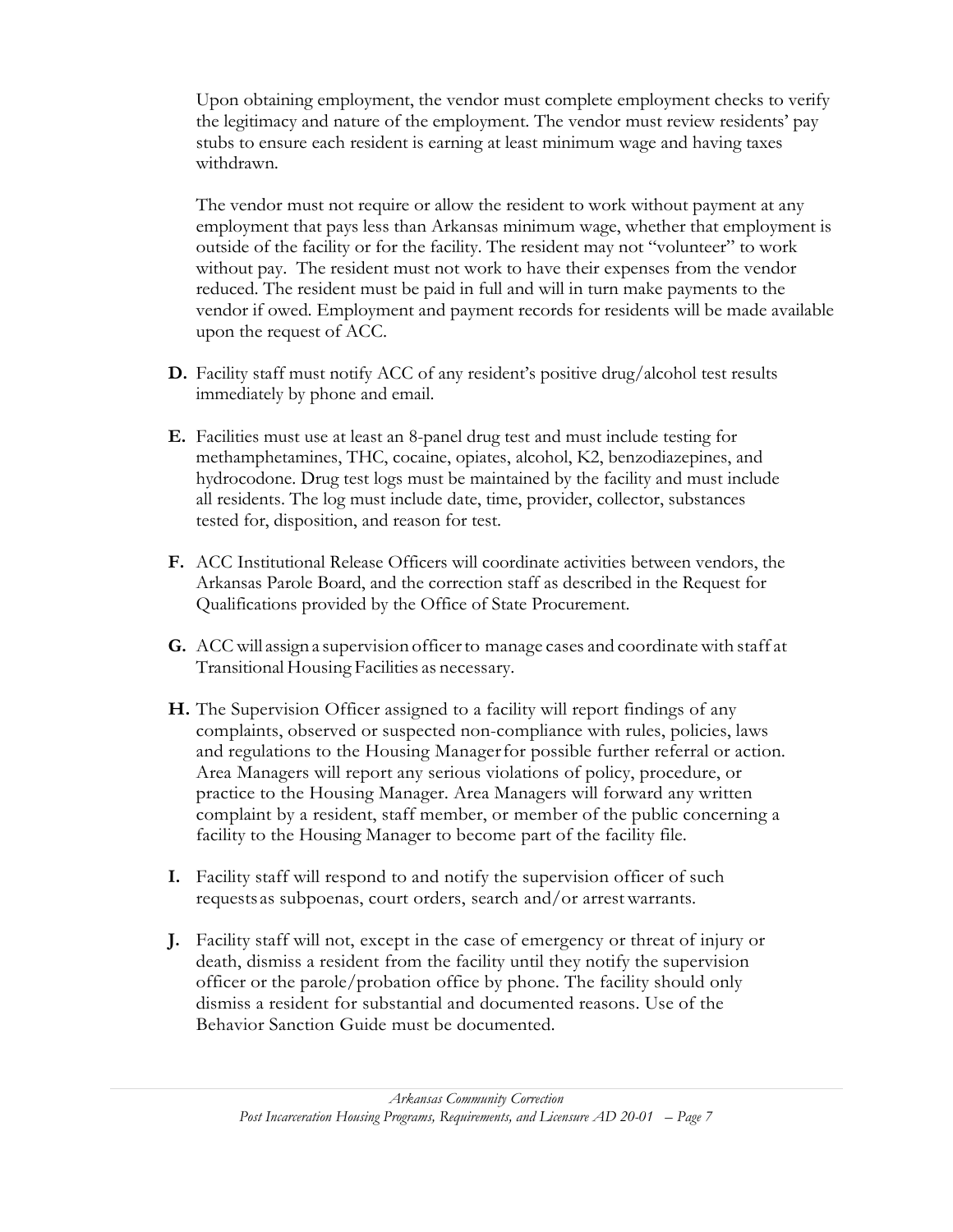- **K.** The Housing Manager will arrange onsite visits and inspections (initial and periodic, announced and unannounced), review reports of critical incidents involving or concerning ACC residents, and make objective recommendations.
- L. Arkansas Community Correction shall, at all reasonable times, have the right to enter the facility's work and living areas to inspect, monitor, or otherwise evaluate the quality, appropriateness, and timeliness of work, services, or both, that have been or are being performed.
- **M.** The owner/operator/manager of the facility must comply with all requirements/agreement of the Request for Qualifications/Contract.
- **N.** Prison Rape Elimination Act (PREA) Compliance. Contracted facilities must pursue compliance with PREA standards for community confinement.

#### **VIII. PROHIBITED STAFF BEHAVIOR**

- **A. Transitional, Subsequent, and Self-Governed facility staff must not under any circumstance:**
	- 1. Exchange personal gifts or favors with residents, their family, or theirfriends.
	- 2. Accept any form of bribe or unlawful inducement.
	- 3. Discriminate against any resident on the basis of race, religion, creed, gender, national origin, disability, or charge/offense or any other individual characteristic.
	- 4. Employ corporal punishment or unnecessary physical force.
	- 5. Subject residents to any form of physical or mental abuse.
	- 6. Intentionally demean or humiliate an offender.
	- 7. Withhold information which, in doing so, threatens the security of the facility, its staff or visitors, or the community. This can lead to revocation of license.
	- 8. Engage in any form of business or profitable enterprise with offenders.
	- 9. Enquire about, disclose, or discuss details of an offender's crime other than as may be absolutely necessary in performing official duties.
	- 10**.** Knowingly allow any resident to violate any condition of release.
	- 11. Engage in any form of a sexual relationship with any current or past resident.
	- 12. Be untruthful or otherwise uncooperative with law enforcement officers or officers of the court seeking to locate an offender or serve an offender with subpoenas, court orders, arrest warrants, or other legal documents.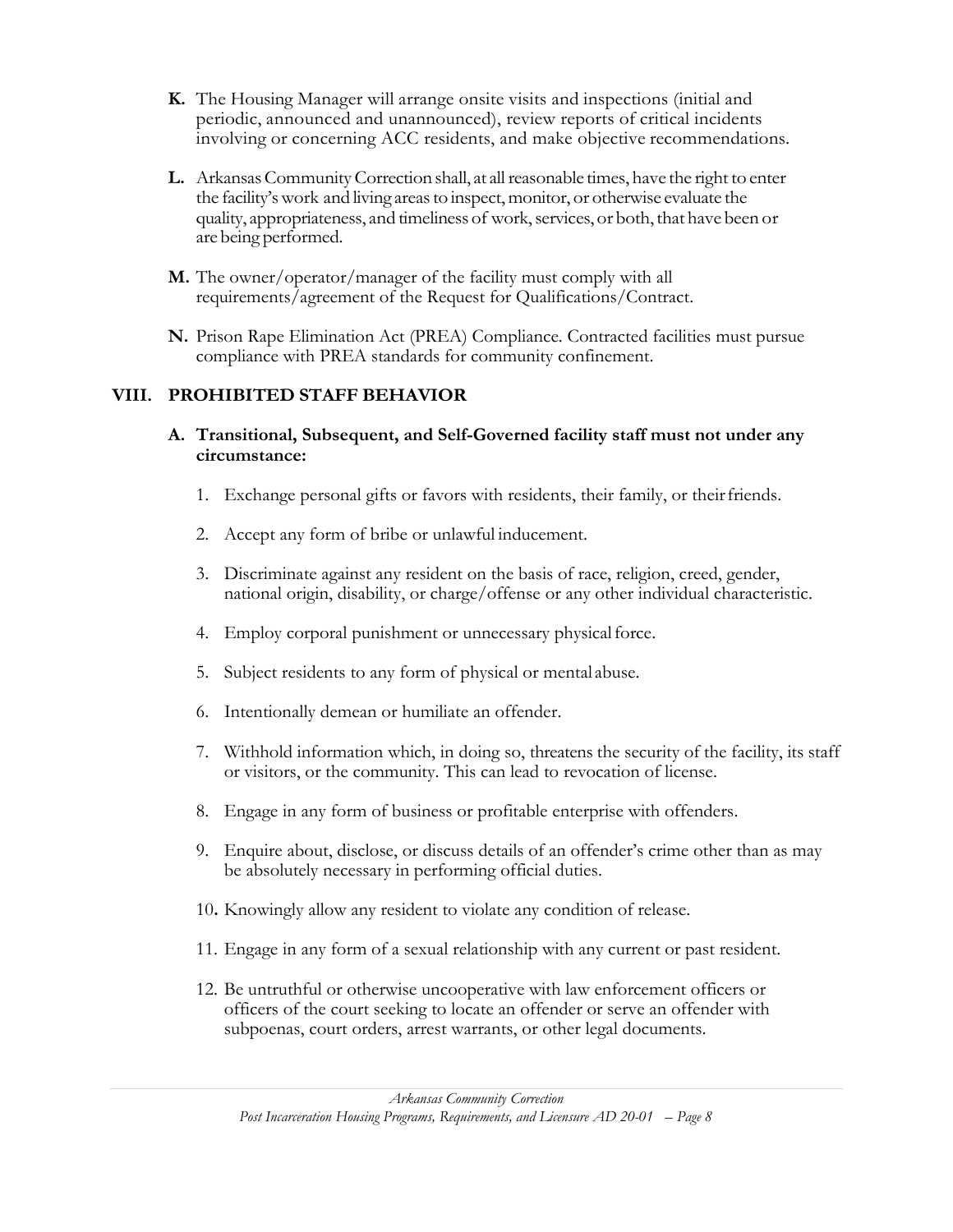#### **IX. TRANSITIONAL HOUSING VENDOR PROGRAM REQUIREMENTS, REIMBURSEMENTS, AND FACILITY REQUIREMENTS.**

- **A. Programming:** The vendor is expected to provide a minimum of 12 hours of applicable programming per week that identifies criminogenic needs, such as people, places or things that could cause criminal behavior. Programming can be provided through referrals to local service providers and in-house classes. This programming must include:
	- a. Substance abuse education
	- b. Education
	- c. Family reunification
	- d. Thinking patterns
- **B. Acceptance of Residents.** Licensed transitional facilities must review and accept all submitted applications, unless justifiable reasons are present. Justifiable reasons include, but are not limited to, acceptance of a resident which would result in the violation of any city, county, or state laws. The transitional facility must provide the reason for denial to the ACC Housing Manager and the inmate applicant, in writing.
- **C. Find Good.** All Transitional Housing Vendors must use Find Good, the online application process contained in The Good Grid, for inmate acceptance/denial to the facility. Each vendor must appoint a person of contact capable of accepting and denying resident applications. The vendor must provide justification for denial of placement through the find good system to the Housing Manager.

#### **D. Performance Standards.**

Failure to meet or exceed these performance standards may result in sanctions placed on the facility. Vendors must meet or exceed the following performance standards to remain in compliance.

- a. Maintain a 90% employment rate for residents at completion of the six-month program.
- b. Maintain a 90% stable housing rate for residents at completion of the six-month program.
- c. Maintain a recidivism rate not less than 20% lower than the statewide recidivism rate.
- **E. Resident Employment.** The vendor is required to aid the resident in seeking employment including use of The Good Grid for resume writing and employment searches.

The resident must be at the facility for seven days prior to beginning employment. The resident must have full-time employment by day 30 and maintain full time employment through the duration of his/her time at the transitional housing facility.

**F. Transportation.** Vendors must provide necessary transportation to the parole office, interviews, work sites, medical and mental health appointments and off-site programming.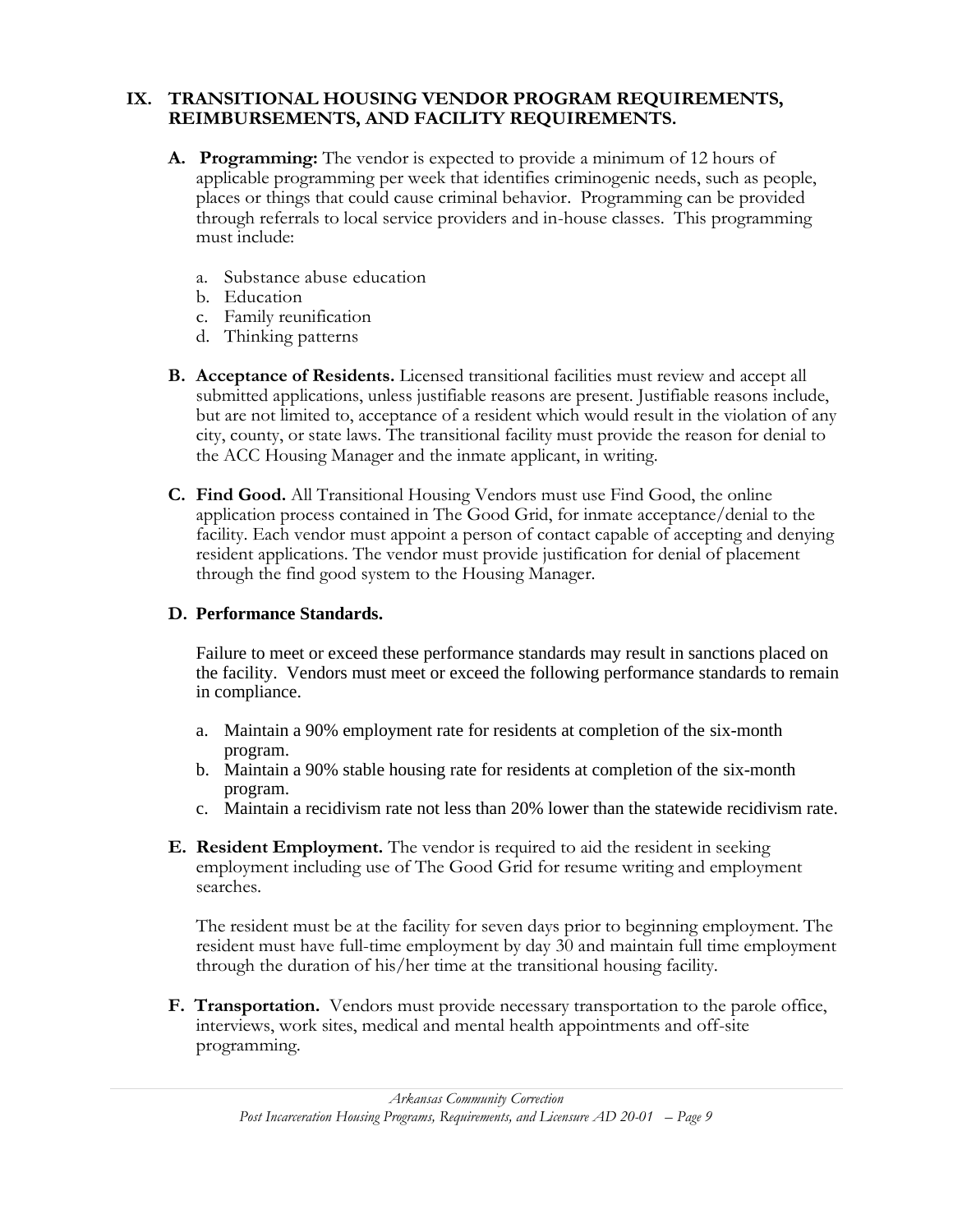**G. Billing ACC.** When a vendor has met the conditions of licensure and has been approved by the Office of State Procurement for payment as a vendor, ACC will reimburse the facility for resident housing at the approved reimbursement rate for up to 30, 60, 90 or 120 days, depending on the classification of the offender, from the date of release from an ADC or ACC facility.

A facility may not bill ACC for housing a resident prior to their approval as a vendor. The billing process will follow the instructions stated on the Request for Qualification and may include the use of electronic monitoring for residential verification.

During a period of license suspension, payment may be withheld or reduced pending satisfactory implementation of a corrective action plan that must be approved by ACC.

#### **ACC will reimburse licensed Vendors according to the following schedule**:

- 1. Payment will be made for a resident's date of arrival to the facility; ACC will not be responsible for payment for a resident's date of departure.
- 2. ACC will not reimburse vendors for residents assessed as a low risk for recidivism, unless prior approval from ACC Director. Risk levels will be determined by ACC risk assessment.
- 3. Moderate risk, High risk, level 1 and level 2 sex offenders: Length of stay: 90 days Daily Per Diem Reimbursement paid by ACC:
	- Days 1-45:  $$30.00/day$
	- Days 46-90: \$20.00/day
- 4. Level 3 and level 4 sex offenders: Length of stay: 120 days Daily Per Diem Reimbursement paid by ACC:
	- Days 1-60:  $$50.00/day$
	- Days  $61-120$ : \$40.00/day
- 5. Offenders released from the Supervision Sanction Program: Length of stay: 60 days Daily Per Diem Reimbursement paid by ACC:
	- Days 1-45: \$30.00/day
	- Days 45-60: \$20.00/day
- 6. Level 3 and 4 sex offenders released from Supervision Sanction Program: Length of stay: 90 days Daily Per Diem Reimbursement paid by ACC:
	- Days 1-60:  $$50.00/day$
	- Days  $60-90$ : \$40.00/day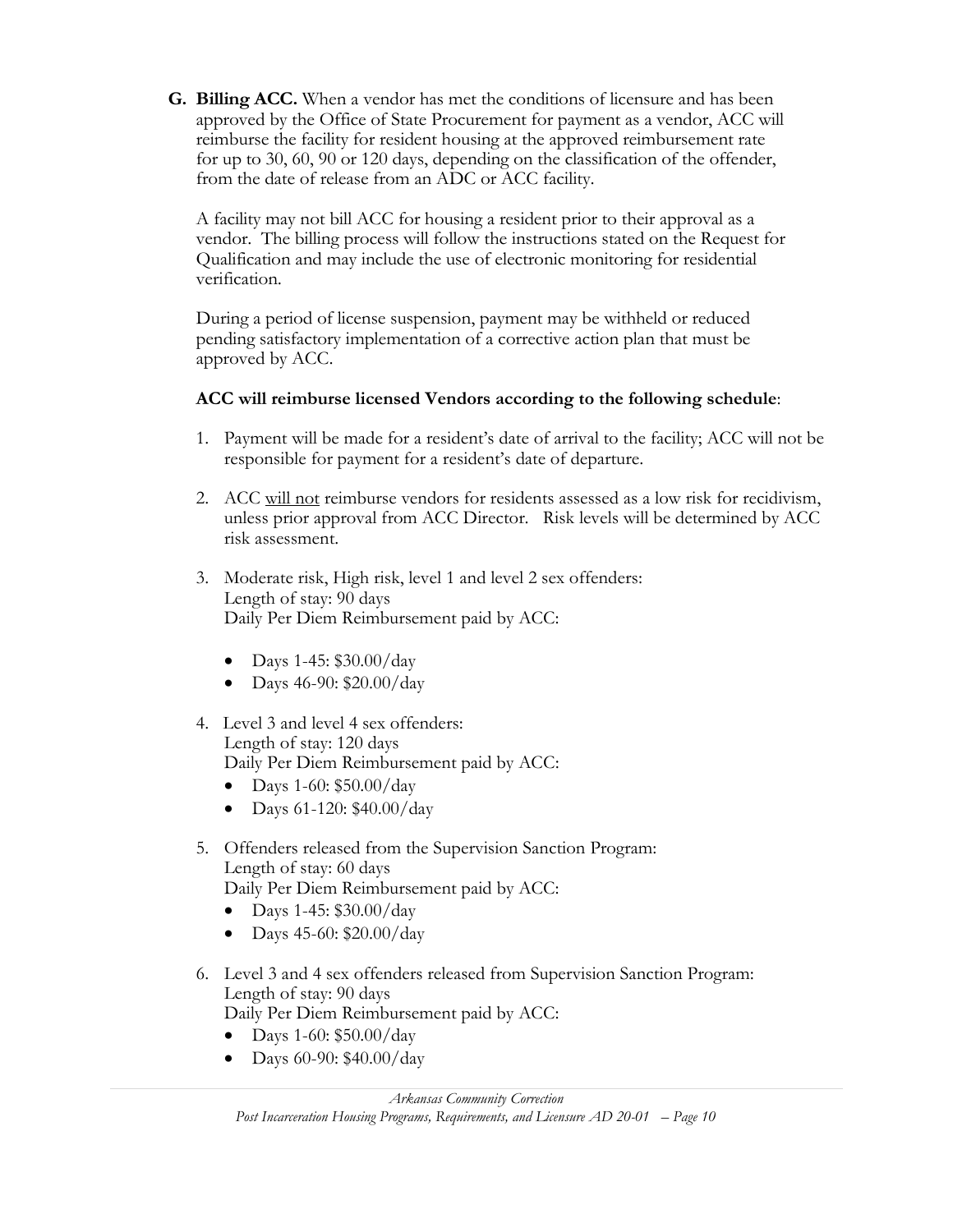- 7. Offenders released from short term revocation: Length of stay: 30 days Daily Per Diem Reimbursement paid by ACC:
	- Days 1-30:  $$30.00/day$

### **H. Billing Offenders.**

On days when ACC is being billed for per diem, an offender may be billed for up to \$14.00/day starting on the first day of full-time employment and for subsequent days while employed full time. An offender must work a minimum of 40 hours per week to be considered full time.

When ACC has been billed for the maximum number of reimbursable days, the facility may charge an offender up to \$30.00 per day.

In addition, residents may be charged a maximum of \$2.00 per day on days the resident is transported. The \$2.00 fee covers round trip transportation to the parole office interviews, work sites, medical and mental health appointments and off-site programming.

Residents, their families, and any other financial source may not be charged any additional admission, filing, or entry fees, fees for services, or fines for policy violations.

#### **I. Offender Counts.**

Transitional Housing Facility staff must complete and document daily scheduled and unscheduled counts. Residents not present during count must be accounted for through sign out logs and/or approved employment schedules. Counts must be conducted at least twice per shift and at every shift change for the housing facility.

#### **J. Food Service.**

Vendors must provide 3 meals per day for each resident with at least one meal being hot. Total calories for the day must total at least 2,500.

Vendor may be required to provide a menu at ACC request.

#### **K. Drug Testing.**

Vendors must conduct drug test at least once weekly of all residents.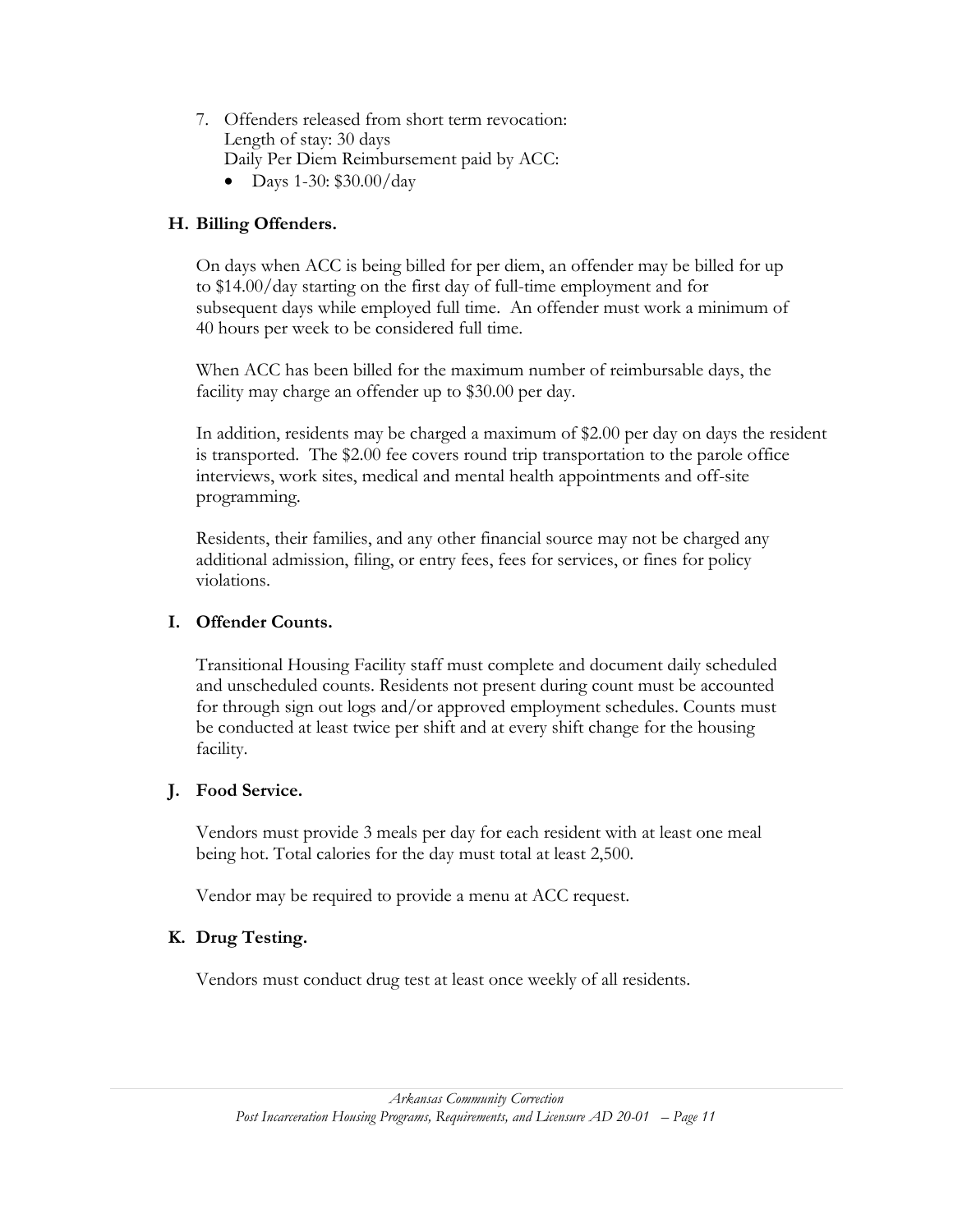#### **X. SELF-GOVERNED HOUSING FACILITY REQUIREMENTS**

- **A. General.** The facility must provide the time, peer support and structured living environment necessary for long-term recovery.
- **B. Written Procedures.** The facility must have detailed procedures at the facility for operation by the residents.
- **C. Programming.** The Self-Governed Housing Facility is expected to provide a minimum of 15 hours of applicable programming per week per offender that addresses identified criminogenic and other needs of the residents at the facility. Programming can be provided through referrals to local service providers and in-house classes. Applicable programming must include, but is not limited to:
	- Substance abuse education
	- Education services
	- Family reunification
	- Thinking patterns
- **D. Resident Employment.** Residents must not be denied the opportunity to seek and obtain meaningful, legal, and gainful employment. Following the program orientation period, the resident is allowed to seek full time employment of 40 hours per week, unless it conflicts with conditions of release.
- **E. Billing Residents.** Residents may be charged a self-pay per diem rate up to \$30.00 per day. In addition, residents may be charged a maximum of \$2.00 per day for the actual costs of transportation. The \$2.00 fee covers round trip transportation to the parole office, employment interviews, and medical and mental health appointments.

Residents, their families, and any other financial source may not be charged additional admission, filing, or entry fees or fees for services, or fines for policy violations.

- **F. Billing ACC.** No ACC funding will be provided for the operation of a Self-Governed Housing Facility.
- **G. Food Service.** Licensed facilities must provide 3 meals per day with at least one meal being hot. Total calories for the day must be at least 2,500.
- **H. Drug Testing.** Drug testing of parolees or probationers will be conducted by staff at least bi-weekly.
- **I. Staffing.** Self-Governed Housing Facilities are exempt from 24-hour staff coverage.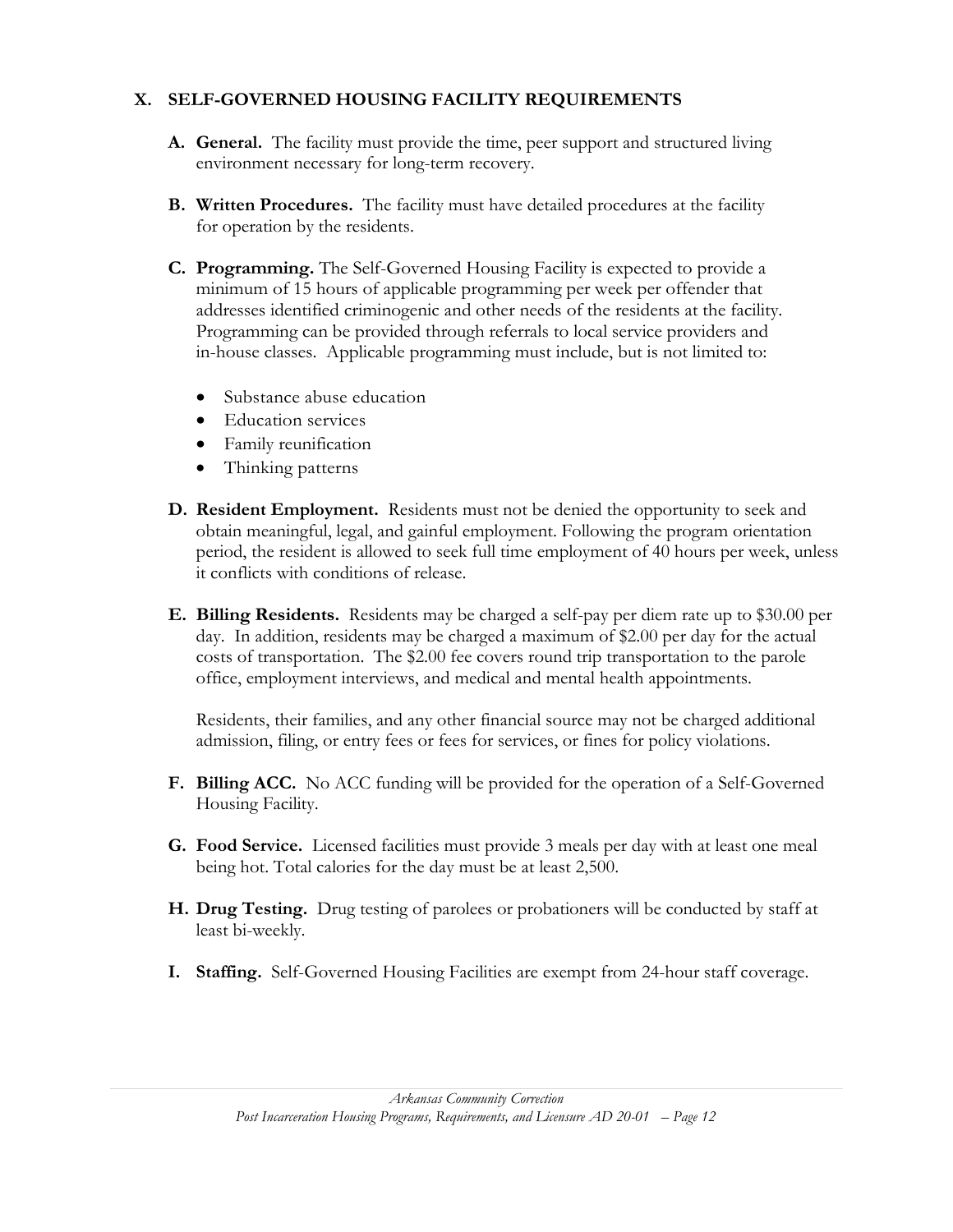### **XI. SUBSEQUENT HOUSING FACILITY REQUIREMENTS**

- **A. Programming.** The Subsequent housing facility is expected to provide a minimum of five hours of applicable programming per week per offender that addresses identified criminogenic and other needs for residents at the facility. Programming can be provided through referrals to local service providers and in-house classes. Applicable programming should include, but is not limited to:
	- Substance abuse education
	- Education
	- Family Reunification
	- Thinking Patterns
- **B. Billing ACC.** No ACC funding will be provided for the operation of a Subsequent Housing Facility.
- **C. Rent.** Rent for Subsequent Housing must be outlined in a lease agreement and cannot exceed \$600.00 per resident, per month. Utilities must be included in the cost of rent. A copy of the lease must be submitted to the ACC Housing Manager for approval.
- **D. Drug Testing.** Residents must be drug tested at a minimum of once weekly by staff of the Transitional or Reentry Facility responsible for the Subsequent House. A separate log must be maintained at the responsible Transitional or Reentry Facility.
- **E. Subsequent Housing Staffing**. Subsequent Housing Facilities are exempt from 24 hour staff coverage.
- **F. Inspections.** Inspections must be conducted by a facility owner or staff member at a minimum of twice monthly. The inspection must be documented and records maintained at the Transitional or Reentry Facility responsible for the Subsequent House.

## **XII. ATTACHMENTS/FORMS:**

Transitional Housing Vendor, Reentry, Subsequent, and Self-Governed Housing Facility Checklist

Non-Vendor Transitional Housing Facility Checklist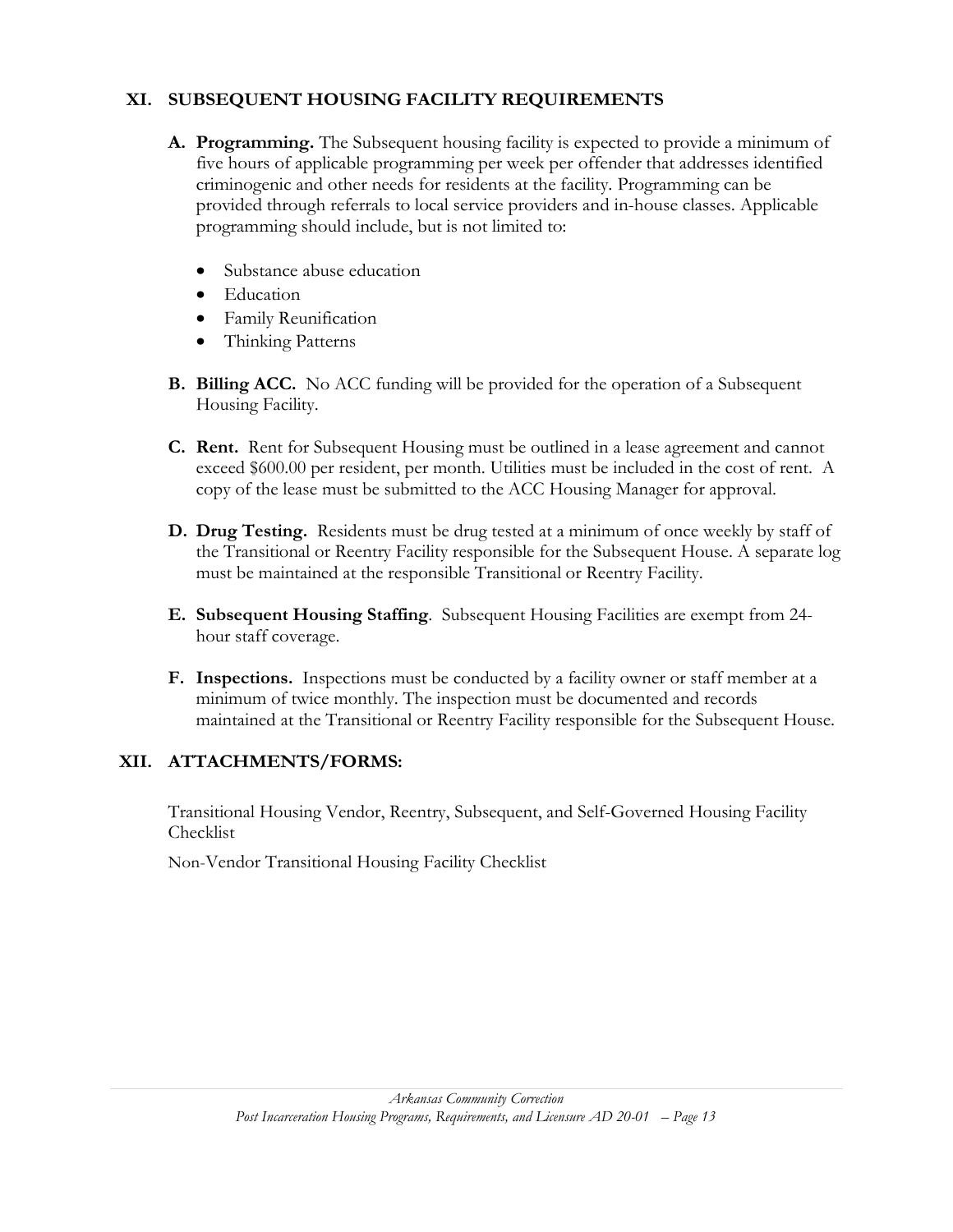# **Arkansas Community Correction TRANSITIONAL HOUSING VENDOR, REENTRY, SUBSEQUENT, AND SELF-GOVERNED HOUSING FACILITY CHECKLIST**

| <b>Facility Name:</b> | Date:                                                                                        |
|-----------------------|----------------------------------------------------------------------------------------------|
|                       | During initial license inspections, annual renewal inspections and unannounced visits by ACC |

staff, this checklist will be used. The inspections will not be limited to these items. Checklist items apply to all housing types unless otherwise indicated.

| Inspector's Initials: |
|-----------------------|
|                       |

| 1.               | Fire/Safety Inspection. Annually.                                                                                                                              |  |
|------------------|----------------------------------------------------------------------------------------------------------------------------------------------------------------|--|
| 2.               | Health Department/Food Service Inspection. Annually.                                                                                                           |  |
| 3.               | Business License. Initial license and after remodel or repair.                                                                                                 |  |
| $\overline{4}$ . | Plumbing Code. Initial license and after remodel or repair.                                                                                                    |  |
| 5.               | Electrical Code. Initial license and after remodel or repair.                                                                                                  |  |
| 6.               | Compliance with applicable zoning and Special Use Permit requirements                                                                                          |  |
| 7.               | Public Hearing.                                                                                                                                                |  |
| 8.               | Copy of transportation vehicles' insurance.                                                                                                                    |  |
| 9.               | Copy of Lease agreement for Subsequent houses only.                                                                                                            |  |
|                  | 10. List of all staff and volunteers for background check (owner/operator<br>must obtain/maintain consent to release information from staff and<br>volunteers. |  |
| 11.              | Copies of facility disaster plans, evacuation plans, and contingency plans for<br>operations if the facility must be abandoned.                                |  |
| 12.              | Copy of policy stating the facility will comply with subpoenas, court orders,<br>arrest warrants.                                                              |  |
| 13.              | Copy of policy stating notification of ACC Supervising Officer when a resident<br>escapes or absconds from the facility, or prior notification if discharged.  |  |
| 14.              | Copy of facility Policy and Procedure Manual that is unique to this facility for<br>Transitional, Subsequent, and Reentry houses only.                         |  |
| 15.              | Copy of facility resident handbook/orientation materials including facility rules,<br>curfews, admission procedures, and consequences for violations.          |  |
| 16.              | Copy of programming curriculum.                                                                                                                                |  |
| 17.              | Admission and discharge policies and procedures.                                                                                                               |  |
| 18.              | Proof the facility is pursuing PREA compliance [not applicable for Subsequent]<br>Houses].                                                                     |  |
|                  | 19. If applicable, is the facility ADA compliant?                                                                                                              |  |
| 20.              | Are resident records confidential, uniform in format and content, and properly<br>secured?                                                                     |  |
|                  |                                                                                                                                                                |  |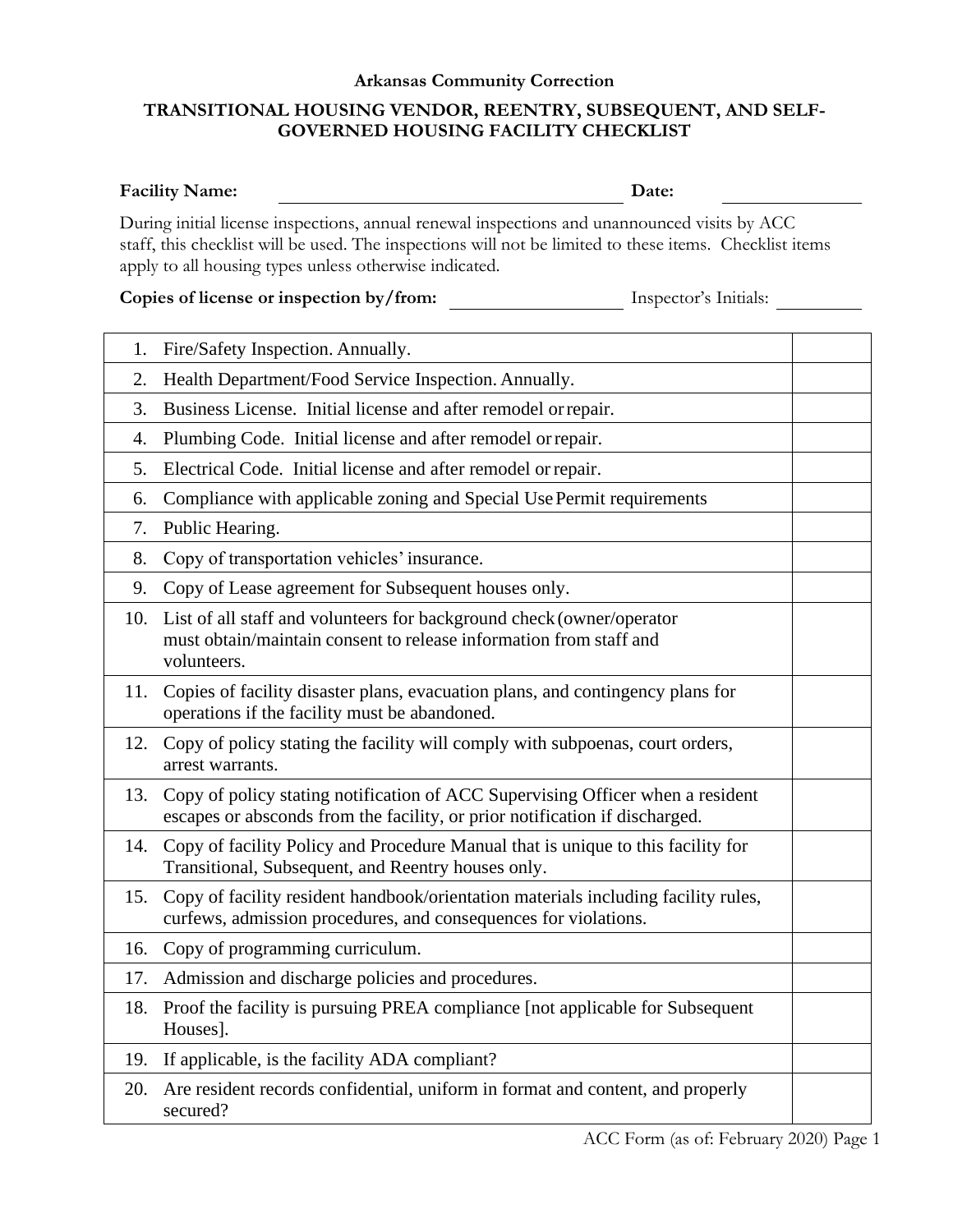|     | 21. Copy of policy stating passes/furloughs for residents are approved by the ACC<br>Reentry Officer [Not applicable for Self-Governed or Subsequent Houses].                                                                                                                         |  |
|-----|---------------------------------------------------------------------------------------------------------------------------------------------------------------------------------------------------------------------------------------------------------------------------------------|--|
| 22. | Proof of policy stating that facility services are equal opportunity and provided<br>without regard to race, color, gender, religion, age, national origin, genetic<br>information, disability or other biases prohibited by state or federal law.                                    |  |
|     | 23. Copy of staff listing and staffing hours [not applicable for Subsequent Houses].                                                                                                                                                                                                  |  |
| 24. | Inspection team proof of adequate space in sleeping rooms for the number of<br>occupants (minimum 50 square feet per intended occupant) [not applicable for<br>Subsequent Houses].                                                                                                    |  |
| 25. | Inspection team proof of individual storage space for residents' clothing and<br>personal items.                                                                                                                                                                                      |  |
| 26. | Inspection team proof of minimum ratio of bathrooms (meaning sink, toilet,<br>shower) to residents (1 to 12).                                                                                                                                                                         |  |
| 27. | Adequate laundry facilities at or near the Transitional/Reentry Housing Facility.                                                                                                                                                                                                     |  |
| 28. | Inspection team proof of signs posted at all entrances banning weapons except for<br>law enforcement officials/officers.                                                                                                                                                              |  |
| 29. | Inspection team proof of facility being equipped with First Aid Kit, fire alarms<br>and that fire suppression equipment continues to comply with annual Fire<br>Inspection.                                                                                                           |  |
|     | 30. Proof of vendors' contractors for employment.                                                                                                                                                                                                                                     |  |
| 31. |                                                                                                                                                                                                                                                                                       |  |
|     | Adequate kitchen facilities.                                                                                                                                                                                                                                                          |  |
| 32. | Adequate space for programming.                                                                                                                                                                                                                                                       |  |
| 33. | Adequate space for break room/day room.                                                                                                                                                                                                                                               |  |
| 34. | Bulletin board prominently displayed in the facility with postings of rules, fire<br>evacuation plans, emergency protocols, PREA information, and emergency staff<br>contact information.                                                                                             |  |
|     | 35. Inspection Team proof that medication not approved to be kept on person is<br>behind double locks. (All narcotic, psychotropic, and diabetic supplies including<br>syringes, lancets and insulin must be secured behind double locks.) [Not<br>applicable for Subsequent Houses]. |  |
| 36. | Facility must be accessible by residents and ACC staff 24 hours per day.                                                                                                                                                                                                              |  |

**Notes:**